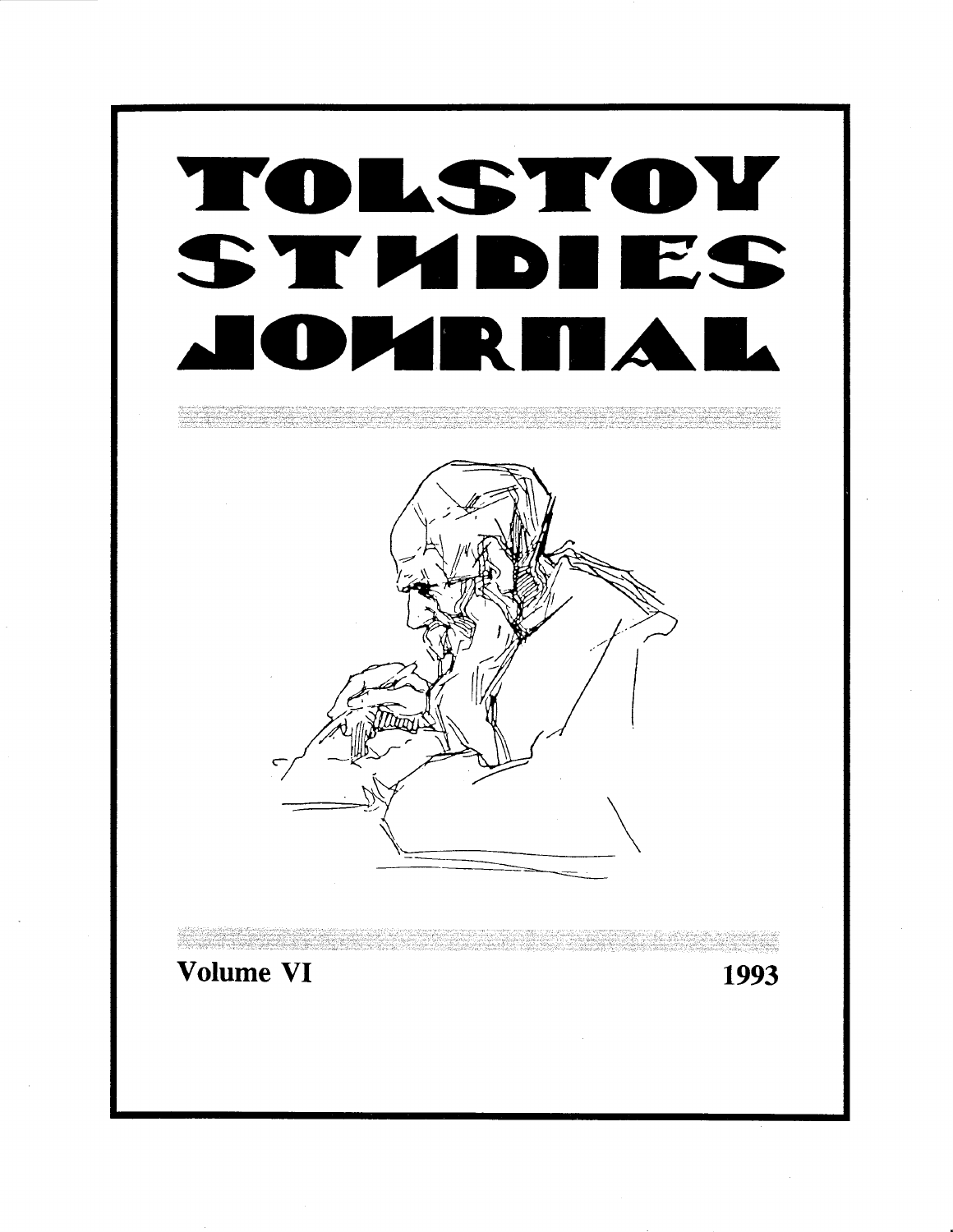$\label{eq:2.1} \frac{1}{\sqrt{2}}\left(\frac{1}{\sqrt{2}}\right)^{2} \left(\frac{1}{\sqrt{2}}\right)^{2} \left(\frac{1}{\sqrt{2}}\right)^{2} \left(\frac{1}{\sqrt{2}}\right)^{2} \left(\frac{1}{\sqrt{2}}\right)^{2} \left(\frac{1}{\sqrt{2}}\right)^{2} \left(\frac{1}{\sqrt{2}}\right)^{2} \left(\frac{1}{\sqrt{2}}\right)^{2} \left(\frac{1}{\sqrt{2}}\right)^{2} \left(\frac{1}{\sqrt{2}}\right)^{2} \left(\frac{1}{\sqrt{2}}\right)^{2} \left(\$  $\label{eq:R1} \mathcal{L} = \frac{1}{2} \sum_{i=1}^n \frac{1}{2} \sum_{j=1}^n \frac{1}{2} \sum_{j=1}^n \frac{1}{2} \sum_{j=1}^n \frac{1}{2} \sum_{j=1}^n \frac{1}{2} \sum_{j=1}^n \frac{1}{2} \sum_{j=1}^n \frac{1}{2} \sum_{j=1}^n \frac{1}{2} \sum_{j=1}^n \frac{1}{2} \sum_{j=1}^n \frac{1}{2} \sum_{j=1}^n \frac{1}{2} \sum_{j=1}^n \frac{1}{2} \sum_{j=1$  $\label{eq:2.1} \mathcal{L}(\mathcal{L}(\mathcal{L})) = \mathcal{L}(\mathcal{L}(\mathcal{L})) = \mathcal{L}(\mathcal{L}(\mathcal{L})) = \mathcal{L}(\mathcal{L}(\mathcal{L}))$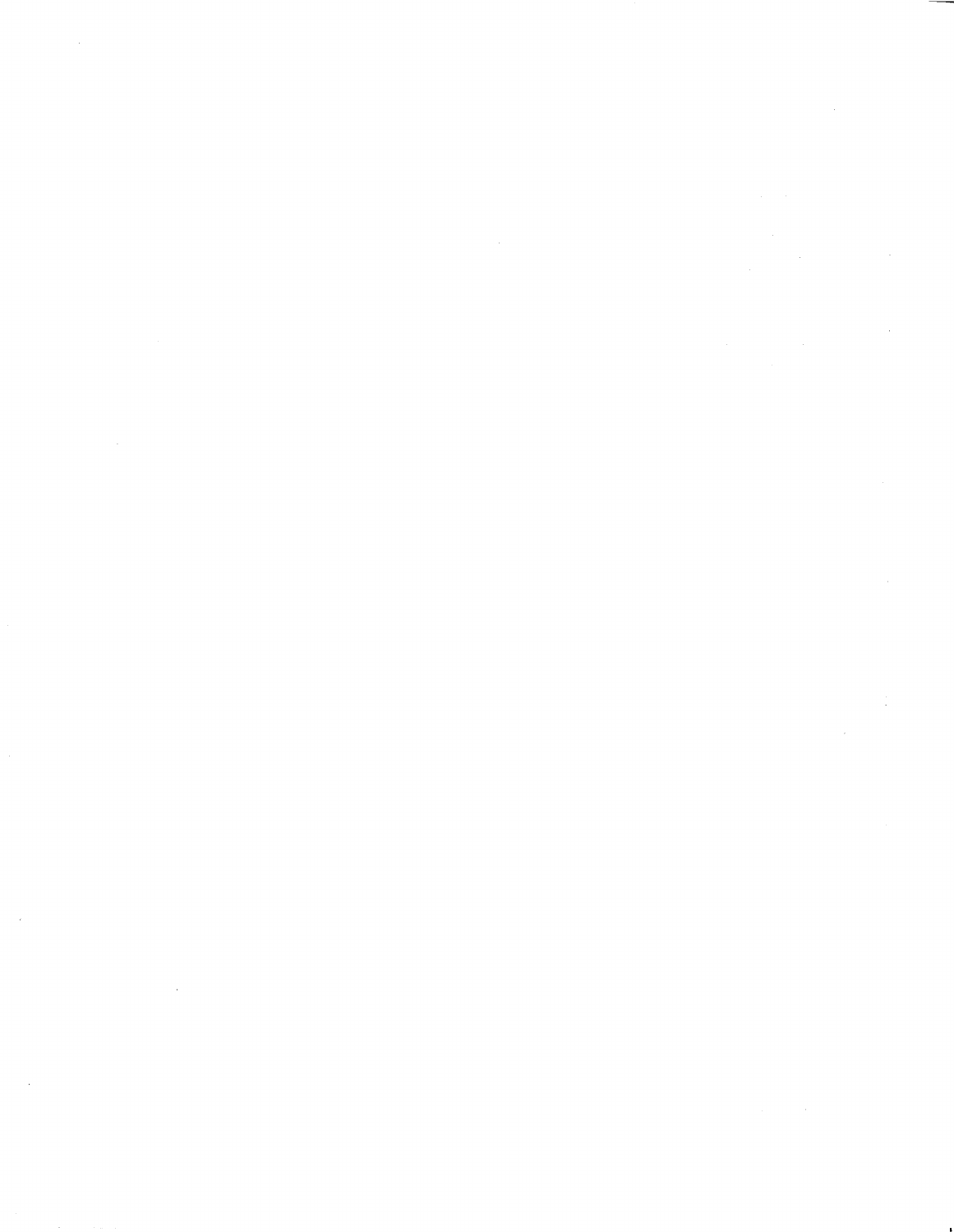## TOLSTOY STUDIES JOURNAL

**Special Issue: Tolstoy and Sexuality** 

Volume VI 1993